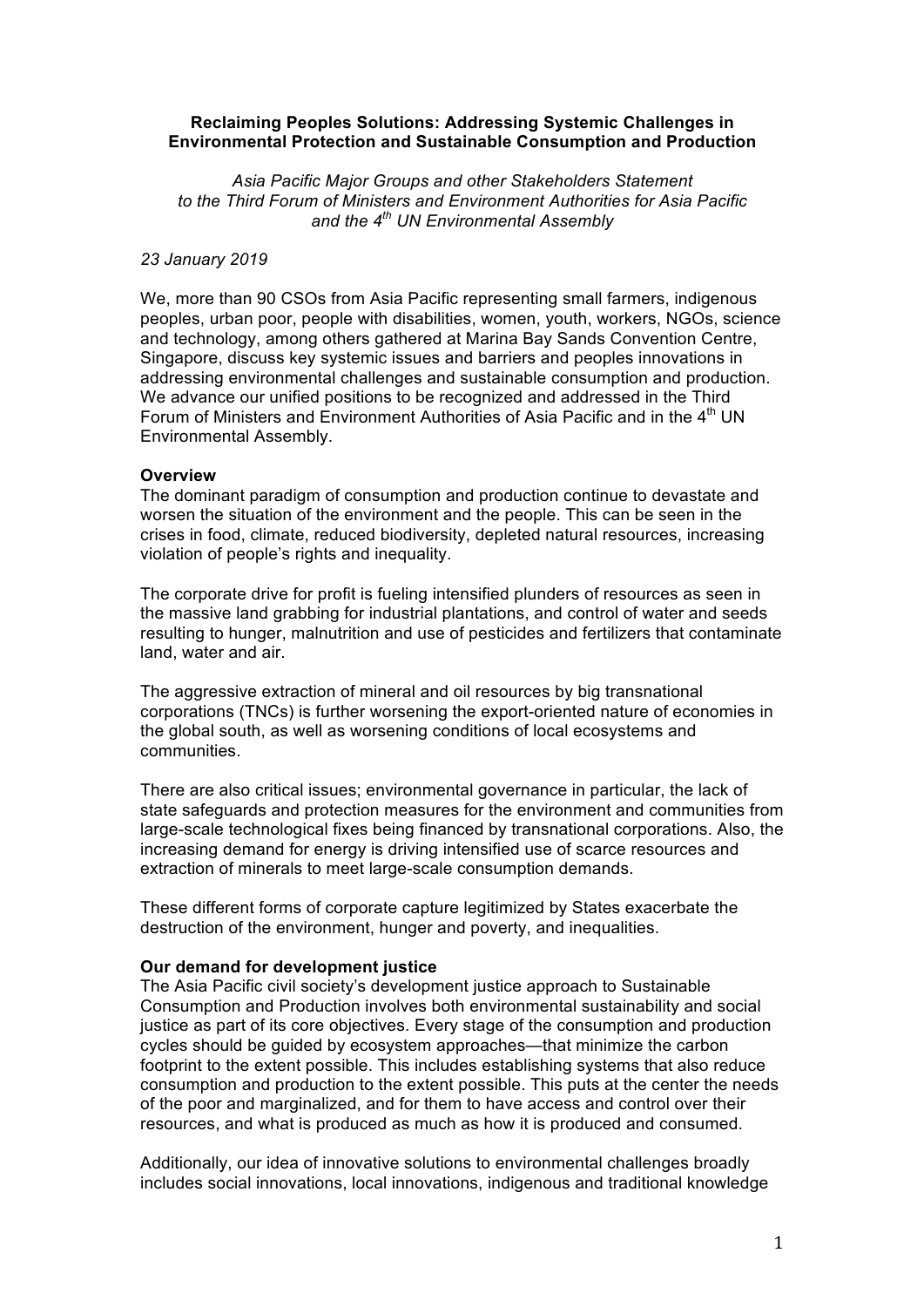systems, time-tested technologies and appropriate practices that matter most to people's lives and contribute to the achievement of SDGs and for SCP as a mode of operation.

Key issues in relation to the focus issues under the theme of Sustainable Consumption and Production of UNEA-4 which are on food security, renewable energy, land resource management and biodiversity:

Corporate agriculture and land grabbing are undermining food security The Asia Pacific region faces major challenges in food and agricultural production. These have been worsened by agricultural liberalization which resulted in policy support and financing for export-oriented production and corporate agriculture. These include the expansion of palm oil plantations in several countries which is causing air and land pollution, displacements, destruction of sustainable livelihoods and hunger for poor communities. Government policies, including seed laws, laws supporting land conversion and forest laws have supported corporations at the expense of the people. The resulting loss of traditional seeds disempower women, indigenous peoples, farmers and local communities. These policy developments are destroying the sources of livelihoods of small-scale food producers and their communities, resulting to hunger and forced migration. Climate change and disasters aggravate poverty, misery and even suicide rates in rural communities.

Challenges to sustainable land resource management: Extractive industries We stress the need for SCP standards to be applied on extractive, agro-chemical, large-scale agriculture and logging industries. Over-extraction of resources for profit are destroying people's sources of livelihood, their access to natural resources and proliferates intergenerational inequity that basically undermine people's collective rights. Communities affected by mine disasters continue to suffer the negative impacts to their health and local ecosystems. Workers are exposed to physical and chemical hazards in these industries that compromise their safety and health. Women and children are the most vulnerable to these changes in the environment.

Dirty energy, the climate crisis and disasters: the shift to renewable energy The "business-as-usual" trend in energy industries and fossil fuel subsidies by governments continues to worsen the climate crisis. Investments in coal is increasing contrary to the demand for divestment and the need to respond to the worsening climate conditions impacting island-states, low-lying countries and resulting to disasters in the global south. Dependency on coal is also resource-intensive, unsustainable and waste generating.

### Chemicals and waste

Production and use of chemicals is shifting to developing and transition countries, which is leading to increased use of pesticides, herbicides, products and processes containing hazardous chemicals, including those that disrupt reproduction, cause birth defects and persist in the environment and human bodies increasing the burden of disease and causing irreversible damage.

Many governments and communities in developing countries struggle with poor waste management and services creating dirty landfills and polluted environments generated largely by multinational corporations. Poor national legislation, insufficient information on environmental and health impacts, lack of funding, and poor technological and human resources result in disproportionate impacts on developing and transition countries.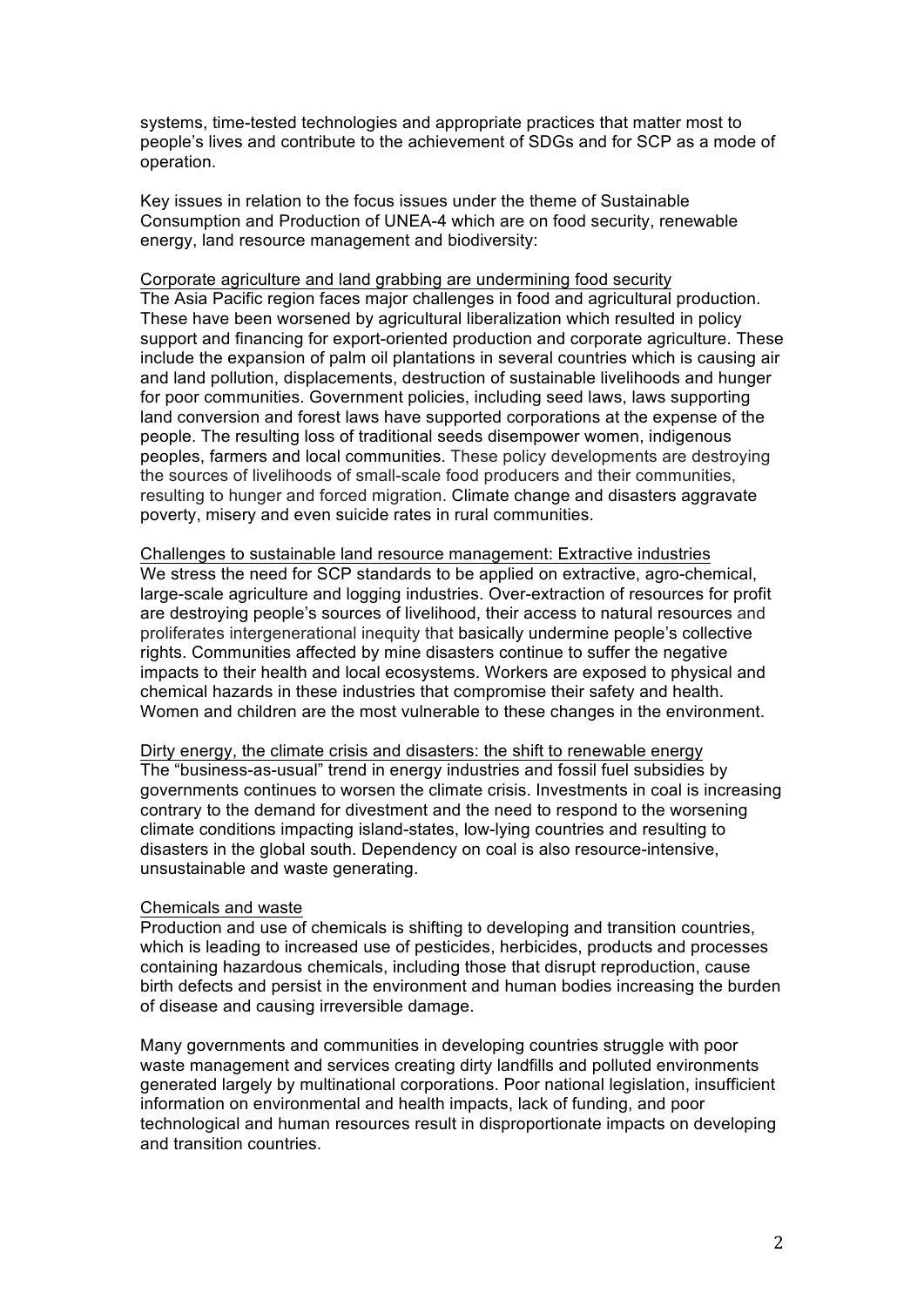### Environmental Governance

There is a major gap in enforcement of environmental laws, or the lack of it, in most countries in the region. Corporate projects and investments that are mostly endorsed by states often disregard people's rights and deliberately exclude communities, grassroots movements and civil society from deliberations and decision making such as in relation to corporate-introduced technologies that may have potential impacts on the environment and society.

A compounding challenge is the lack of political commitment and concrete action from governments to support and operationalize lip service to peoples' participation in environmental governance.

## Human rights violations: undermining the meaningful participation and innovations of civil society

The region has among the highest number of killed environmental defenders with 256 from 2011 to 2017, and many unreported human rights violations. These defenders are those standing up against encroachment of their lands and grabbing of their resources by big transnational corporations that is oftentimes facilitated by states. The increasing military presence backed by corporate funding and investments in resource-rich and rural areas is an indicator of state priorities and this has major negative impacts to the communities and people's collective rights.

The increasing rate of killings, harassments and threats being experienced by environment and human rights defenders should alarm states and should be the center of discussion in the achievement of the sustainable development goals.

## **People's Solutions and Community Innovations**

People and community solutions are innovations and appropriate technologies that protect the environment, promote sustainability, community ownership, social solidarity and mutuality and based on development justice. Innovative solutions that make a difference in people's lives are often not technological but social innovations, linked with traditional practices and based on indigenous and local knowledge systems. This is the case in sustainable consumption and production that is rooted in the way people lived and societies developed. Any technological solution, no matter how innovative, that are not consistent with the values of people and communities vis-à-vis natural resources would not bring sustainability. Thus, dimensions of environment, economy and society, the three pillars of sustainable development, are all taken into account in people's solutions and community innovations towards sustainable consumption and production.

There is an urgent need to shift to safe, clean, sustainable, accessible, affordable and renewable sources of energy that will serve community and local needs particularly of those left behind.

Indigenous, traditional knowledge and peoples' innovations contribute to building community resilience and response to environmental challenges. Free Prior and Informed Consent (FPIC) should be guaranteed in relation their right to their lands, territories and resources, as well as the requirement for the development of renewable energy that affects them.

Women play an important role as innovators providing solutions to environmental problems. They are crucial in seed saving and through the years have developed knowledge systems in seed selection, breeding and conservation.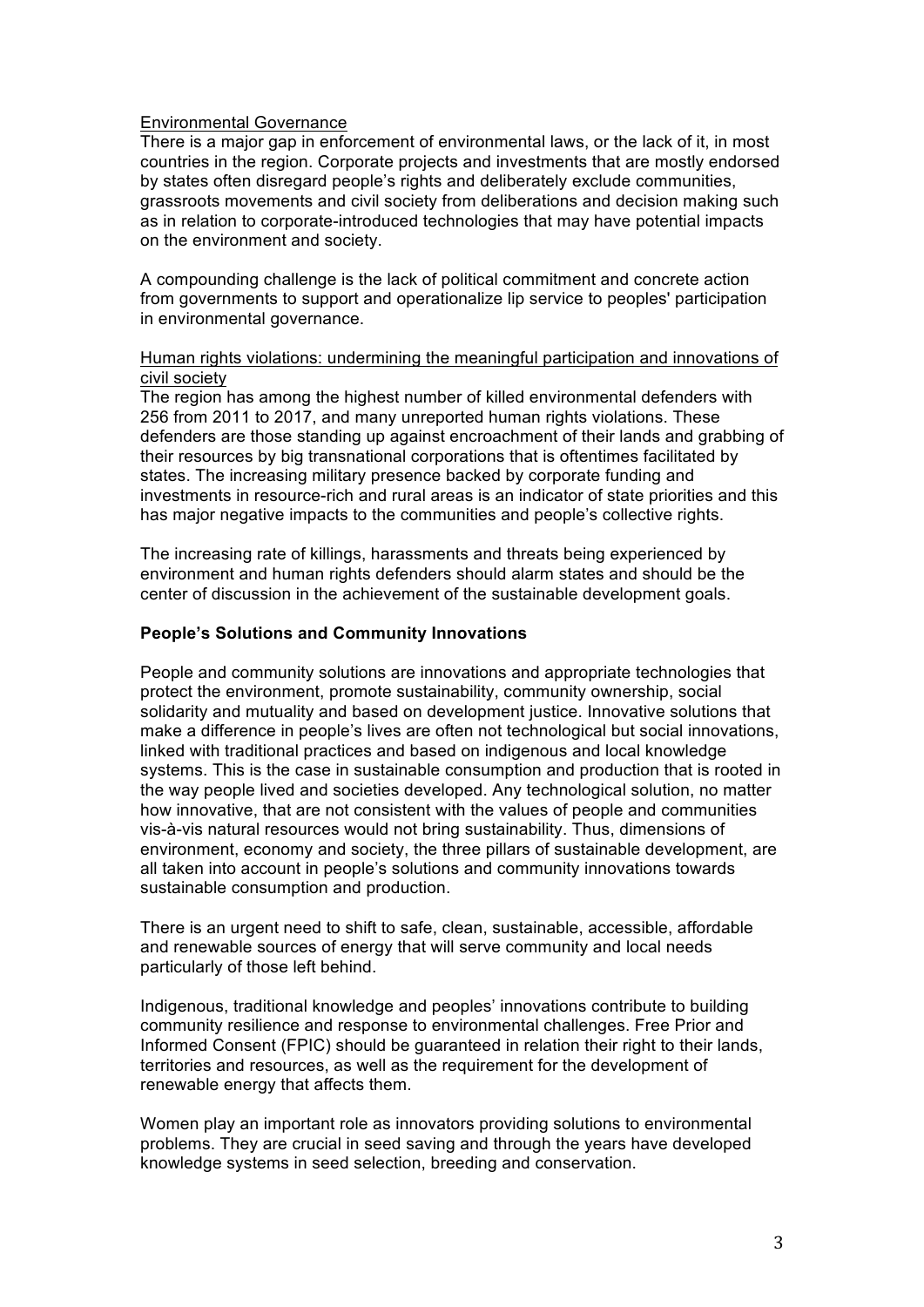Just transition of the workforce with the creation of decent and green jobs, as confirmed by the Paris Agreement and reiterated by global and regional commitments, provides a shift towards climate resilient economies and societies. The people can benefit fairly from economic gains from Climate Action through inclusive government policies anchored on respect for human and workers' rights, including ratification of internationally recognized labor standards, implementation of universal social protection, and promotion of skill education and training.

Organizing and strengthening movements along with building capacity and tools is also key in developing local and community innovations. These community innovations can promote the concept of SCP.

Enacting policies on SCP would require stronger environmental and safeguard measures. Equitable compensation and support to those adversely affected by industries should be a priority. Likewise, protectionist measures against foreign and large-scale industries in resource-rich countries in the region must be established and its control, use and management should be people-centered.

# **Key messages and Recommendations**

### Sustainable Consumption and Production

1. People's rights and welfare should be at the center of innovations and Sustainable Consumption and Production (SCP) and must be recognized and advanced. An enabling environment must be provided to develop and advance peoples and grassroots innovations and alternatives as responses to environmental challenges and unsustainable lifetstyles.

2. It is proven that in food production, agroecology as a practice, a science and a social movement is known to improve soils, protect health and the environment, improve livelihoods, and increase household income. Agroecology also harnesses traditional and indigenous knowledge systems supported by people's science and builds community unity.

3. Social enterprises are recommended to be mainstreamed, not only as a model for doing business but also as a best practice for sustainable consumption and production. These put forward poor communities and marginalized sectors to become key economic players based on principles of care, cooperation, solidarity, fair trade, participation and satisfaction of basic needs. This model has a strong focus on the human dimension, from territorial to local level, on the need to reduce wealth in order to diminish poverty, on fair redistribution, co-responsibility and the ethics of equality.

4. Policies in national and regional level supporting local and community innovations can be strategic, as such in governance of natural resources and community-based resource development. Participatory and community action researches on the issues surrounding sustainable consumption and production will provide evidence-based solutions and should be supported.

5. Renewable energy projects, particularly large-scale wind farms and solar farms as climate actions should respond to the needs of communities and should respect their rights and access to resources, should not result to further extraction of resources and should be consistent with SCP principles.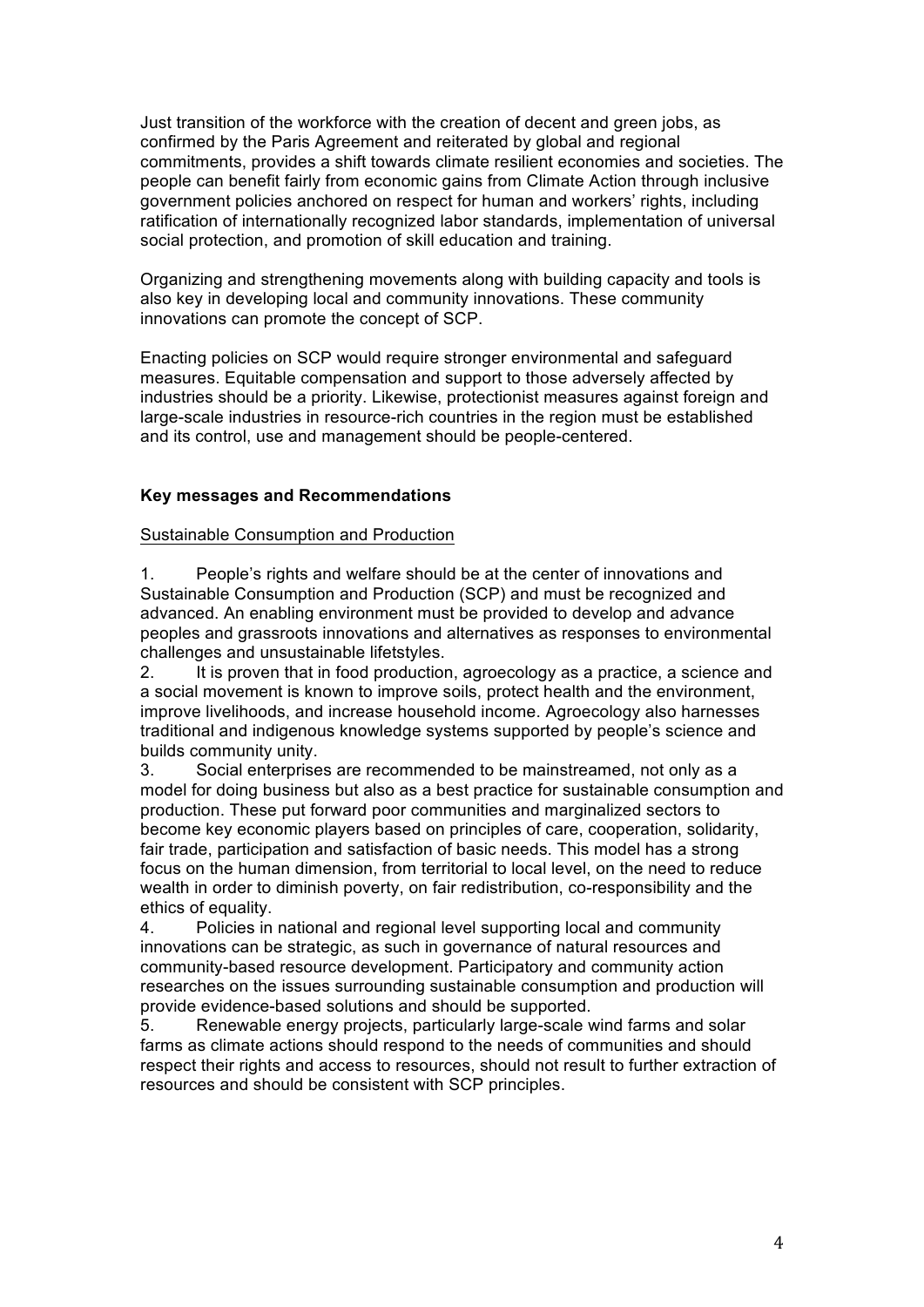# Innovative Solutions to Environmental Challenges

6. Recognition of indigenous and traditional knowledge and peoples' innovations contribution to building community resilience and response to environmental challenges.

7. Recognition and promotion of the role of women in providing innovative solutions to environmental problems and SCP.

8. Other innovations include community-initiated micro-grids from solar power that are environmentally sound and socially acceptable; as well as community developed water wells that preserves water for use in irrigation and livestock.

9. An enabling environment to promote peoples' solutions and innovations through legal framework, policy support and programs.

10. Policies and regulatory standards to address corporate-driven interests and technological fixes that cause and further aggravate environmental problems and undermine peoples' rights and responses.

11. For member states to collaborate, identify and develop gender responsive plans and actions, including gender responsive indicators and putting in place a robust monitoring systems. Women are not Plan B and should not always be seen as a mere vulnerable sector but more as agents of change.

# Ecosystems and biodiversity management and protection

12. Assert and protect public control over natural resources and prioritize cultivation of nutritious food for local consumption.

13. Provide an enabling policy environment for farmers including land to the landless, genuine agrarian reform, access to productive resources including seeds, participation in policy-making and policy coherence at the national and international levels.

14. Strengthen and promote agro-ecology through appropriate laws, policy and programs. Protect local, indigenous and traditional knowledge in agriculture and create markets for traditional and heirloom produce.

15. Advance good governance with increased accountability and transparency, removing all anti-people policies to protect natural resources.

16. Member states should mainstream biodiversity protection and enhancement across sectors and engage indigenous people and ensure the protection of their rights to land, resources, establish accountability mechanism to ensure compliance to human rights, social and environmental safeguards.

17. Call on member states to actively participate in the intergovernmental working group on the elaboration of legally-binding treaty on TNCs and other businesses with respect to human rights.

# Resource Efficiency, chemicals and waste

18. Bring back focus on mitigation and reduction of energy use in industrialized countries.